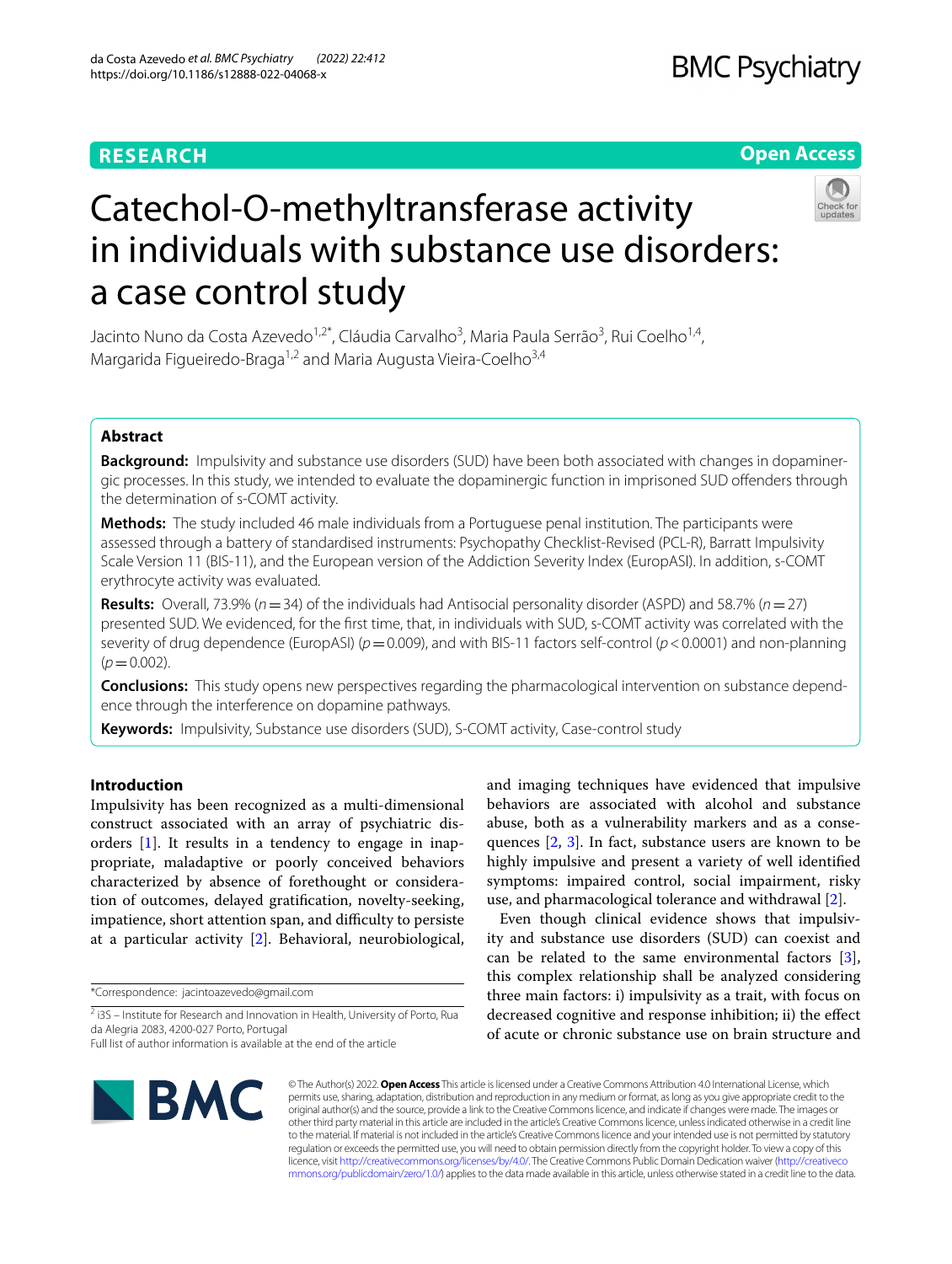function; and iii) genetic and environmental factors [\[3](#page-7-2), [4\]](#page-7-3). In this context, from a neurobiological perspective, both impulsivity and substance abuse have been associated with changes in dopaminergic processes suggesting that these conditions may be regulated not only by environmental factors but also by biological ones. In individuals with SUD, it has been evidenced that increased brain dopamine concentrations, in limbic brain regions, are responsible for reinforcing efects [\[5](#page-7-4)]. However, the mechanisms involved in SUD are far more complex and rely also on structural changes of the prefrontal cortex (PFC) with reduction of the activity of this region, through a mechanism of downregulation of dopamine receptors type 2 (DRD2), in the striatum, resulting in impaired self-control and impulsive behaviours [\[6\]](#page-7-5). On the other hand, research indicates that impulsivity is also modulated by the levels of dopamine in the PFC and may be understood as an imbalance of bottom-up and topdown neural systems suppressed by automatic or rewarddriven responses with diminished cognitive control to demands [\[3](#page-7-2), [7\]](#page-7-6). All these mechanisms are part or result from the brain reward cascade, in which dopamine plays a central role  $[8]$  $[8]$ . The reward cascade involves the release of serotonin, which in turn stimulates enkephalin, at the hypothalamus; enkephalin inhibits GABA at the substantia nigra, which tunes the amount of dopamine released at the nucleus accumbens, also known as "reward site" [[8\]](#page-7-7). When dopamine is released into the synapse, it stimulates dopamine receptors (D1-D5) resulting in increased feelings of well-being and stress reduction. As such, dopamine has been called the "pleasure molecule" and/or the "antistress molecule." In this scenario, it is not surprising that dysfunctions in the brain reward cascade, which can be caused by genetic variants mainly in the dopaminergic system, cause a reduction in dopamine levels with the development of multiple drug-seeking behaviors aiming to increase dopamine levels to achieve feelings of well-being [[8](#page-7-7)].

One of the most immediate ways to assess these mechanisms is focusing on dopamine metabolism in the PFC and limbic brain, with particular emphasis on the enzyme catechol-O-methyltransferase (COMT) [[9\]](#page-7-8). In fact, COMT is the primary mechanism for dopaminergic inactivation in the PFC  $[10]$  $[10]$  and is widely distributed in human brain. It is directly involved in the regulation of synaptic dopamine concentrations in prefrontal neurons  $[10]$  $[10]$ . In the striatum, this mechanism is regulated through neuronal uptake of dopamine by abundant specifc transporters. In this context, low COMT activity would result in increased concentration of dopamine at the synapse and, therefore, in higher action at the dopamine receptors of the receiving neuron. However, several studies evidenced an inverted-U-shaped relationship between extracellular dopamine concentration and global PFC network activity  $[11, 12]$  $[11, 12]$  $[11, 12]$  $[11, 12]$ , so that both excessive and insufficient levels may impair cognitive performance. This could suggest the existence of a COMT mediated mechanism through which optimal levels of dopamine would modulate signal gain to support cognitive functioning.

Soluble COMT (s-COMT) activity has already been assessed in the setting of impulsivity and SUD with the objective of clarifying the physiological mechanisms underlying these disorders [\[3](#page-7-2), [13](#page-8-3)]. We postulate that s-COMT activity may be related to high impulsivity and dependence severity due to impaired self-control.

Considering that addictive behaviors may also have a genetic component, genes related with dopamine synthesis, degradation, receptors, and transporters are possible research topics, as a complement to COMT activity assessment  $[14]$  $[14]$ . In this context, the COMT Val158Met (rs4680) polymorphism has already been studied in the scope of substance addiction with evidence of a signifcant correlation with SUD [[15](#page-8-5), [16](#page-8-6)]. The COMT Val<sup>158</sup>Met polymorphism determines the dopamine concentration in the prefrontal cortex (PFC), but not in the striatum  $[17]$  $[17]$ . In fact, we can find only a few DRD2 receptors in the PFC  $[18]$  $[18]$ . However, they are abundant in the striatum, meaning that, to evaluate the dopaminergic component of addiction, dopamine receptors shall also be investigated. In this setting, several studies have shown that Taq I A1 allele of the DRD2 gene is associated with alcoholism, substance abuse, and other impulsive behaviors and personality traits, so that it became a topic of research during the characterization of individuals with SUD [\[14](#page-8-4), [19](#page-8-9)].

Even though the dopaminergic pathways of SUD have already been studied, as far as we know, this kind of evaluation has never been performed along with a full psychiatric evaluation, including anxiety, depression, antisocial personality disorder (ASPD), suicidal attempts, impulsivity, psychopathy measurement, and evaluation of addiction related variables. This kind of extensive evaluation is essential to fully characterize the population, identify unknown correlations, and validate SUD diagnosis since it enables to distinguish between SUD and other disorders with similar manifestations, like ASPD. In incarcerated populations, substance abuse and mental disorders, like ASPD, are expressive and, as such, prisons are an adequate environment to collect data that can clarify the neurobiology of this association and improve the search for novel therapeutic approaches [[20](#page-8-10)].

In this study, we intended to further clarify the biological mechanisms underpinning SUD and impulsivity, in incarcerated individuals, through the evaluation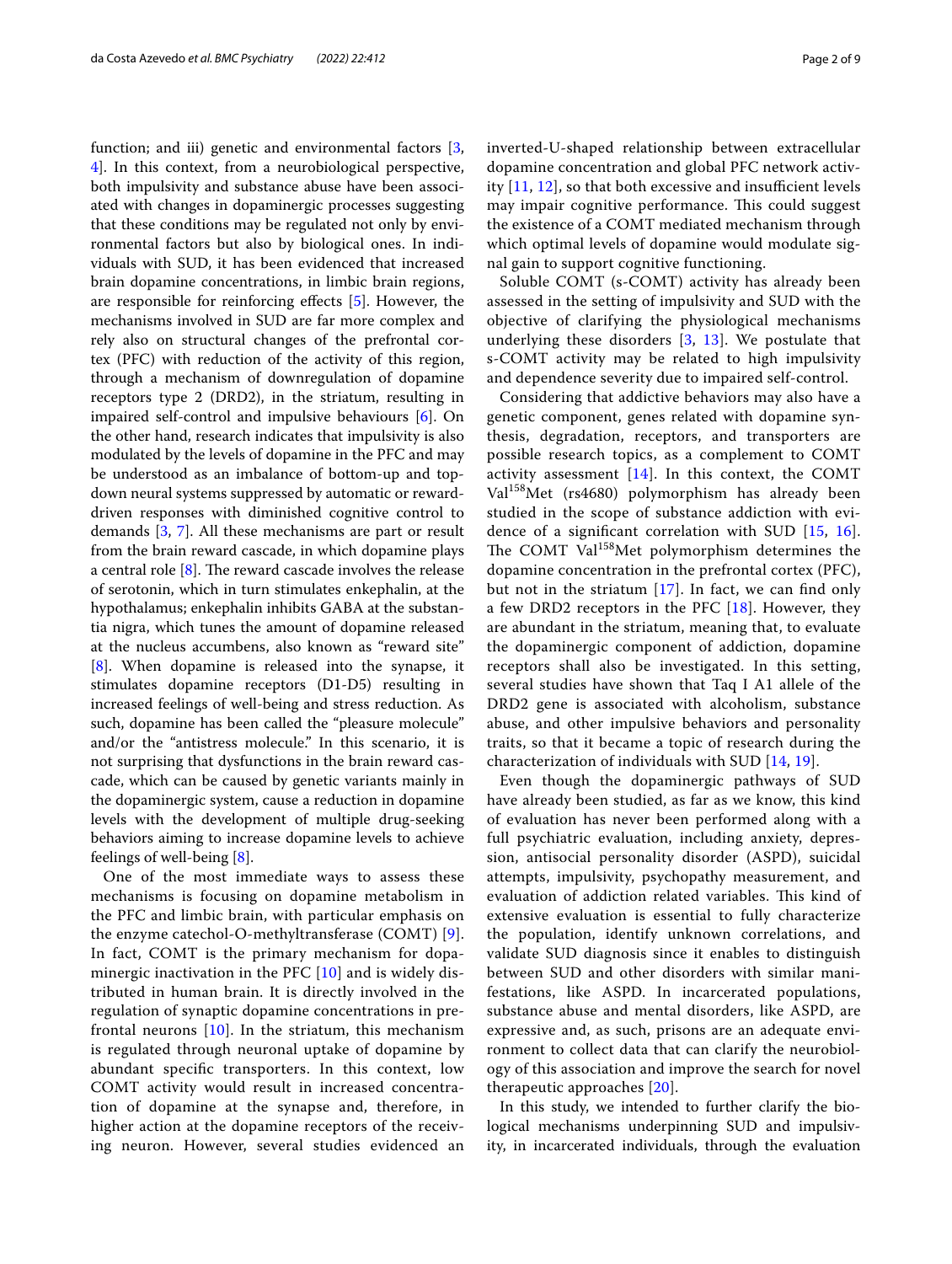of s-COMT activity along with an extensive psychiatric evaluation.

#### **Materials and methods**

#### **Study population**

This study was conducted in a medium/high security penal institution for male ofenders, in the North of Portugal. At the time of the protocol application, the penitentiary institution had a total number of 710 inmates, which had received sentences longer than 10years.

Our sample included 46 male inmates, recruited by a convenience sampling strategy, between January and March 2015. Participants were referred to the Psychiatry clinical services due to SUD and as a part of a methadone treatment plan. Participants should also be over 18years old. The ability to read and provide written informed consent was also taken into consideration. Participation was voluntary and no reward was ofered in exchange for participation. The participants were able to leave the research at any time without any consequences; the individuals who decided not to participate received the same treatment ofered to participants. In accordance with the Declaration of Helsinki, written, informed consent was obtained after explaining the procedures to each participant. The study followed a case-control design.

The research protocol was formally approved by an Ethics Committee from Centro Hospitalar e Universitário de São João (Document number 48.14) and by the hosting institution, the General Directorate for Probation and Prison Services.

#### **Procedures and instruments**

The participants that agreed to participate were interviewed and went through a blood sample collection, in the clinical department of the penitentiary institution.

Diagnosis was performed by a forensic psychiatrist (JA) using a standardised interview – the Mini-International Neuropsychiatric Interview (MINI) [\[21\]](#page-8-11), which provided information on SUD, anxiety, and depression. In this study, we resorted to the Portuguese version of MINI  $[22]$  $[22]$ . The psychometric assessment of participants included a battery of standardised instruments: the Psychopathy Checklist-Revised (PCL-R) [\[23\]](#page-8-13), the Barratt Impulsivity Scale Version 11 (BIS-11) [[24\]](#page-8-14), and the European version of the Addiction Severity Index (EuropASI) [ $25$ ]. The only biological variable was S-COMT erythrocyte activity.

Participants and scorers were blinded to the results of the s-COMT assay.

#### **Psychopathy checklist‑revised (PCL‑R)**

Psychopathy was assessed through the PCL-R, which measures psychopathic traits by collecting information from clinical records and applying a semi-structured interview. The 20 items that compose PCL-R are scored as absent (0), present to some degree (1), or fully present  $(2)$ , providing a maximum total score of 40 points. The PCL-R is a four-factor model comprising interpersonal, affective, lifestyle, and antisocial facets. The reliability of PCL-R was recently re-evaluated (Cronbach's alpha value: total score=0.87, factor  $1=0.86$ , facet  $1=0.77$ , facet  $2=0.79$ , factor  $2=0.86$ , facet  $3=0.79$ , facet  $4=0.79$ ) [[26\]](#page-8-16). The structural properties of PCL-R were previously validated in Portuguese samples with a kappa index of 0.87 and a sensitivity measure of 84.8% [\[27](#page-8-17), [28\]](#page-8-18).

#### **Barratt impulsiveness scale version 11 (BIS‑11)**

The BIS-11 is a self-report questionnaire used for assessing general impulsivity  $[24]$  $[24]$  $[24]$ . The current scale version contains 30 items, which are rated from 1 (rarely/ never) to 4 (almost always/always). Factor analyses reveal six frst-order factors (attention, cognitive instability, motor, perseverance, self-control–reverse scoring–, and cognitive complexity), and three second-order factors (attentional, motor, and non-planning). The structural properties of BIS-11 were replicated in Portuguese-speaking subjects [[29](#page-8-19)]. In this study, we used the Portuguese version of BIS-11, which was recently re-evaluated with the following Cronbach's alpha values for each score: BIS-11 total score  $=0.84$ , attention  $=0.80$ , cognitive instability=0.62, motor=0.84, perseverance dimension = 0.53, self-control = 0.80, and cognitive com $plexity = 0.67$  [[30\]](#page-8-20).

#### **European version of the addiction severity index (EuropASI)**

The EuropASI was applied to access the severity of SUD. This semi-structured interview offers an inventory of problems that occurred over the previous month in six areas: physical health, work income, substance use, legal status, family and social relationships, and psychoemotional status. The EuropASI also assesses history of suicide attempts and criminality type. This multidimensional clinical and research instrument is an adapted version of the Addiction Severity Index (5th version) [\[25](#page-8-15)].

The composite scores of each dimension ranged from 0 to 1, while higher scores indicated greater severity. The reliability measures indicated moderate to good internal consistency in the European samples (Cronbach's alpha:  $0.69 - 0.92$ ) [\[31](#page-8-21)].

#### **Erythrocyte soluble catechol‑O‑methyltransferase (s‑COMT) assay**

Erythrocyte s-COMT was obtained from washed erythrocytes submitted to haemolysis as described elsewhere [\[32](#page-8-22)]. Venous blood samples were collected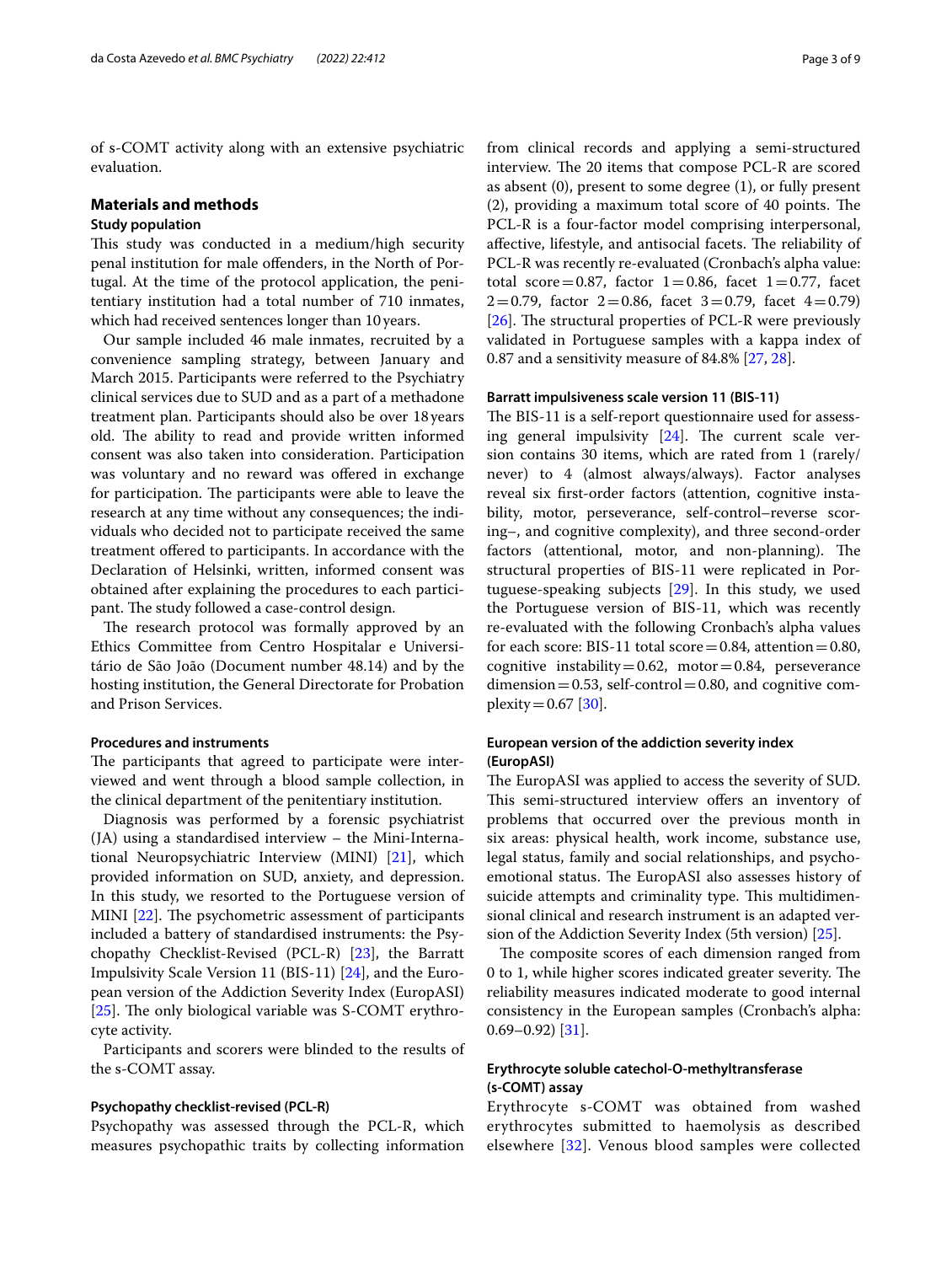between 08.00 and 09.00 a.m., after an overnight fast, and kept on ice in  $K_3EDTA$  tubes, until processing. Blood samples were centrifuged at 1500 g for 10 minutes at 4 °C, the plasma was removed; the uppermost cell layer was separated for genetic analysis. Afterwards, a volume of cold 0.9% NaCl solution was added to the erythrocytes and gently vortexed. Thereafter, the tubes were centrifuged (at 1500 g, 10 minutes, 4 °C) and the supernatant discarded. This process was repeated twice. Washed erythrocytes were stored at − 70 °C, until the enzyme assay was carried out. On the day of the experiment, the frozen erythrocytes were thawed on ice.

Haemolysis was conducted at a ratio of 4:1 (water:erythrocytes; *V*:*V*). Following vigorous mixing, the tubes stood on ice for 10 minutes. Then, the tubes were centrifuged at 20,000 g, for 20 minutes at 4 °C, and the supernatant was collected for the assay of erythrocyte s-COMT. The protein content was determined using human serum albumin as standard [[33\]](#page-8-23).

s-COMT activity was determined by the ability of enzyme preparations to methylate adrenaline to metanephrine. The reaction was stopped with perchloric acid. The samples were kept at  $4^{\circ}C$  for 2 hours, and then centrifuged (5400 g, 10 minutes, 4 °C); 500 mL aliquots of the supernatant, fltered on 0.22 mm pore size Spin-X flter tubes (Costar), were used for the assay of metanephrine.

#### **Assay of catechol derivatives**

Metanephrine was determined by HPLC with electrochemical detection, in aliquots of samples from the COMT assay, as previously described by Vieira-Coelho [[34\]](#page-8-24). In each assay, aliquots of 20 or 50 mL were injected into the chromatographic system by means of an automatic sample injector (Gilson 231) connected to a Gilson dilutor (Gilson 401). The chromatographic system included a pump (Gilson 307) and a stainless steel 5 mm ODS2 column (Biophase; Bioanalytical Systems, West Lafayette, IN, USA) of 25 cm length and 4.6 mm diameter. The degassed mobile phase was pumped at a rate of 1.0 mL/min; it was composed of citric acid 0.1 mM, sodium octylsulphate 0.5 mM, sodium acetate 0.1M, Na2EDTA 0.17 mM, dibutylamine 1 mM, and methanol (10% v/v); pH was adjusted to 3.5 with PCA 2M. Detection was performed electrochemically by means of a glassy carbon electrode, an Ag/AgCl reference electrode, and an amperometric detector (Gilson 142); the detector operated at 0.75V. Gilson Unipoint HPLC software was used to monitor the produced current. The detection limit of metanephrine ranged from 350 to 1000 fmol.

#### **Drugs**

S-adenosyl-L-methionine, DL-metanephrine and adrenaline (bitartrate salt) were purchased from Sigma Chemical Co. (St Louis, MO).

#### **DNA extraction**

Genomic DNA extraction from leukocytes was performed following the manufacturer's instructions of the Quick-DNA Plus Kits (Zymoresearch, CA, USA). A 100 ng/μL DNA aliquot was stored at −80 °C until use.

#### **Genotyping**

Allelic discrimination for the COMT Val158Met (rs4680) and DRD2/ANKK1 TaqIA (rs1800497) polymorphisms were determined through real-time polymerase chain reaction (PCR) technique, using a TaqMan SNP genotyping assay with fuorogenic probes (Applied Biosystems, Foster City, CA). Briefy, 15 ng of DNA was amplifed in a total volume of 8 μL containing  $0.2 \mu L$  of a minor groove binder (MGB) probe solution (Applied Biosystems) and 4 μL of TaqMan universal polymerase chain reaction master mix (Applied Biosystems). PCR conditions were provided by the manufacturer: 40 cycles of 95 °C denaturation (15 sec), 60 °C anneal/extension (1 min).

Thermal cycling and fluorescence signal genotyping were performed through the StepOnePlus Real-Time PCR system (Applied Biosystems, Foster City, CA). A positive control for each possible genotype and a negative control were included in each 96-well plate.

#### **Statistical analysis**

Data were summarised using descriptive statistics: continuous variables are presented as mean $\pm$ standard deviation (s-COMT activity) or median (interquartile range [Q1, Q3]; age, education level, length of imprisonment, BIS-11, PCL-R, EuropASI, days of heroin and cannabis use, and methadone dosage), while categorical variables (frequency of violent crimes, ASPD, depressive disorders, psychopathy, anxiety disorders, suicide attempts, SUD, COMT Val158Met (met/met and met/ val), and A1 allele of DRD2 receptors) are presented as absolute or relative frequencies. Continuous variables were subjected to normality testing (Kolmogorov–Smirnov test). In data with normal distribution t-Student Test was used to compare means. Multiple comparisons were performed via Bonferroni test. When data did not meet the requirements of parametric tests, non-parametric Mann–Whitney was used. A *p* value < 0.05 was considered to be statistically signifcant.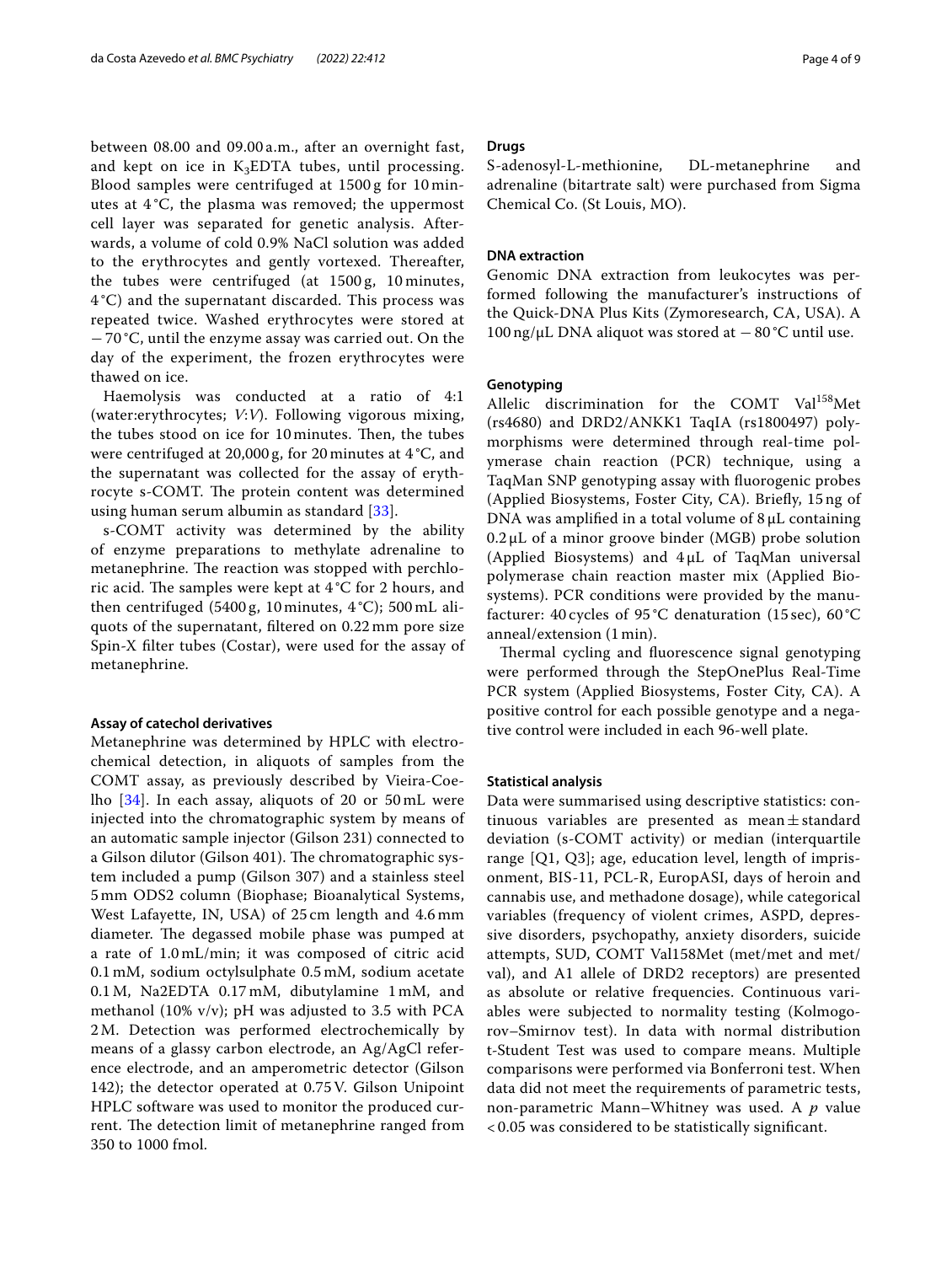The degree of association between variables without normal distribution was measured by the Spearman correlation coefficient.

Analyses were carried out using IBM SPSS Statistics for Mac, Version 26.0 (Armonk, NY, USA: IBM Corp.).

#### **Results**

#### **Study population**

Our sample comprised 46 individuals with a median age of 36.0 (33.0, 42.0). The median education level was 6.0 (6.0, 9.0), while the median length of imprisonment, at the time of the assessment, was 102.0 (60.0, 166.0) months. A total of 54.3% (*n*=25) of the inmates had been convicted for violent crimes (physical assault, murder, or attempted murder). Overall, 73.9%  $(n=34)$  of the individuals had ASPD, 58.7% (*n*=27) presented SUD, 21.7% (*n*=10) had depressive disorders, 30.4% (*n*=14) had anxiety disorders, 43.5% (*n*=20) exhibited psychopathy, and 32.7% (*n*=15) had personal histories of suicide attempts.

The sample was divided in two groups according to the presence or absence of SUD, based on the diagnosis performed with the MINI interview, at the beginning of the study (Table  $1$ ). The two groups were comparable on age, education, time spent in prison, frequency of violent crimes, presence of depressive and anxiety disorders, and history of suicide attempts (Table  $1$ ). Individuals with SUD had a higher frequency of ASPD and a higher score in the PCL-R F3-lifestyle parameter  $(p=0.020)$ ,

<span id="page-4-0"></span>**Table 1** Sociodemographic and criminal characteristics, and psychiatric assessment of participants with and without SUD

|                                      | <b>No SUD</b><br>$(n=19)$ | <b>SUD</b><br>$(n=27)$ | <i>p</i> -value |
|--------------------------------------|---------------------------|------------------------|-----------------|
| Age (years)                          | 35.0 (28.0, 39.0)         | 35.0 (31.0, 43.0)      | 0.070           |
| Education (years)                    | $6.0$ (6.0, 10.0)         | 8.0(6.0, 9.0)          | 0.446           |
| Length of imprison-<br>ment (months) | 120.0 (60.0, 174.0)       | 96.0 (60.0, 180.0)     | 0.797           |
| Violent crimes                       | 12 (63.2%)                | 13 (48.1%)             | 0.310           |
| <b>ASPD</b>                          | 11 (57.9%)                | 23 (85.2%)             | 0.038           |
| Depressive disorders                 | 6(31.6%)                  | 14 (51.8%)             | 0.170           |
| Anxiety disorders                    | 5(26.3%)                  | 9(33.35)               | 0.610           |
| Suicide attempts                     | $4(21.1\%)$               | 11 (40.7%)             | 0.160           |
| Psychopathy                          | 6(31.6%)                  | 4 (14.8%)              | 0.180           |
| PCI-R total                          | 25.0 (18.0, 32.0)         | 28.0 (25.0, 33.0)      | 0.290           |
| F1-Interpersonal                     | 4.0(4.0, 8.0)             | 8.0(4.0, 8.0)          | 0.130           |
| F2-affective                         | 5.0(2.0, 8.0)             | 6.0(2.0, 8.0)          | 0.950           |
| F3-Lifestyle                         | 8.0 (5.0, 10.0)           | 10.0 (8.0, 10.0)       | 0.020           |
| F4-Antisocial                        | $6.0$ (5.0, 10.0)         | 8.0(4.0, 10.0)         | 0.700           |

Results are presented as median (Q1, Q3) or mean  $\pm$  SD for continuous variables and n (%) for categorical variables

*ASPD* Antisocial Personality Disorder; *PCL-R* Psychopathy Checklist-Revised, *SUD* Substance Use Disorder

than individuals without SUD (Table  $1$ ). The presence of COMT polymorphisms (63.2% vs 66.7%,  $p=0.330$ ) and the frequency of A1 allele of DRD2 receptors (21% vs 33%,  $p = 0.430$ ) were similar in both groups.

Individuals with SUD were divided in two groups, one including participants with active substance consumption (56%) and other in which participants were not consuming any kind of substance (44%). Table [2](#page-5-0) provides a comparison of the clinical characteristics of participants with SUD (with and without active consumption) and without SUD. The median age of first consumption in the overall SUD group was 14 (10, 16) years and was similar in both groups (active consumption vs no active consump-tion) (Table [2](#page-5-0)). The BIS-11 first order factor self-control was signifcantly diferent between the three groups  $(p=0.034)$ . The participants that were still in active substance consumption reported to have consumed cannabis and heroin, in 20 and 27days of the previous month, respectively. In this group, SUD were mostly associated with heroin and the individuals were reported to the psychiatry consultation as part of the protocol of methadone treatment. s-COMT activity was similar in both groups (with and without active consumption) and was not statistically diferent from that of non-SUD individuals (Table [2\)](#page-5-0). All the parameters regarding SUD characterization (EuropASI factors and methadone dosage) were also similar in both groups (Table [2](#page-5-0)).

#### **Correlation between S‑COMT erythrocyte activity and BIS‑11**

In the whole cohort and in SUD individuals (Fig. [1](#page-5-1)), s-COMT erythrocyte activity was correlated with the first order factor self-control (SUD  $r = 0.63$ ,  $p < 0.0001$ ; whole cohort  $=0.36$ ,  $p=0.015$ ) and with the second order factor non-planning of BIS-11 (SUD  $r=0.53$ ,  $p=0.002$ ; whole cohort  $r = 0.29$ ,  $p = 0.047$ ). In the group of individuals without SUD no correlation between BIS-11 scores and s-COMT erythrocyte activity was observed (selfcontrol r| = 0.014,  $p = 0.954$ ; non-planning r = − 0.041,  $p = 0.866$ ).

#### **Correlation between s‑COMT erythrocyte activity and EuropASI**

In the group of individuals with SUD, s-COMT erythrocyte activity was correlated with the total score of EuropASI ( $r = 0.38$ ,  $p = 0.009$ ) (Fig. [2\)](#page-6-0).

#### **Discussion**

This study is part of a broad project, which was implemented in a medium/high security penal institution for male ofenders in the North of Portugal, with the objective of identifying aggression predictive factors among incarcerated individuals. On previous studies we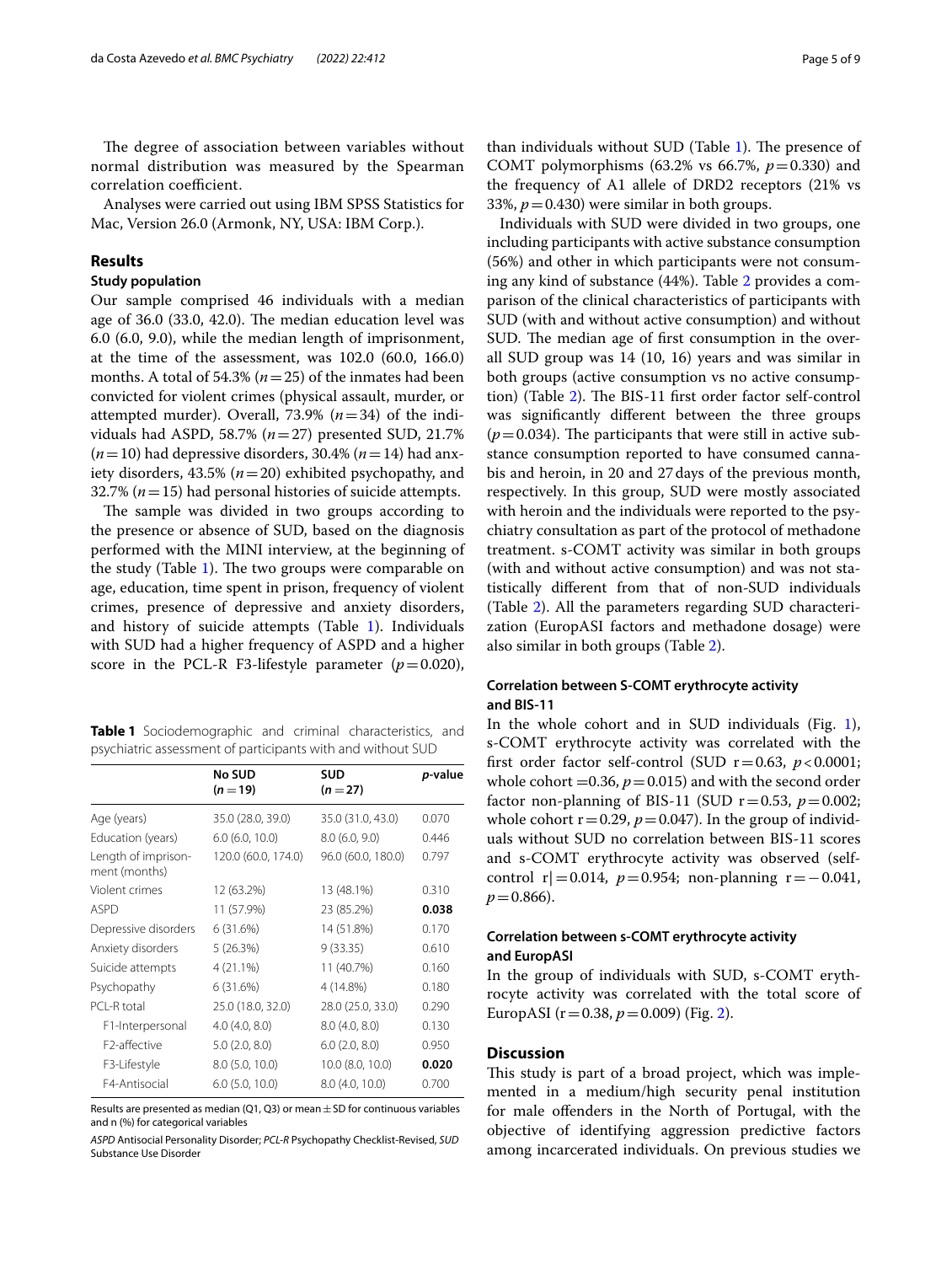<span id="page-5-0"></span>**Table 2** Comparison of the clinical characteristics of participants with SUD (with and without active consumption) and without SUD

|                                           | <b>Without SUD</b><br>$(n=19)$ | <b>SUD</b><br>No consumption<br>$(n=15)$ | <b>SUD</b><br>Consumption<br>$(n=12)$ | p value                  |
|-------------------------------------------|--------------------------------|------------------------------------------|---------------------------------------|--------------------------|
| Age at first consumption (years)          |                                | 15(12, 17)                               | 10(9, 16)                             | 0.093                    |
| <b>BIS-11 Total</b>                       | 53.0 (43.0, 70.0)              | 58.0 (46.0, 64.0)                        | 65.0 (56.5, 70.5)                     | 0.082                    |
| First order factors                       |                                |                                          |                                       |                          |
| Attentional                               | 9.0(5.0, 11.0)                 | 9.0(6.0, 11.0)                           | 9.0(8.0, 10.5)                        | 0.370                    |
| Cognitive instability                     | $5.0$ $(3.0, 7.0)$             | 6.0(4.0, 8.0)                            | 7.0(5.0, 8.0)                         | 0.090                    |
| Motor                                     | 10.0 (7.0, 14.0)               | 12.0 (7.0, 15.0)                         | 130 (11.0, 15.5)                      | 0.166                    |
| Perseverence                              | 6.0(4.0, 8.0)                  | 7.0(5.0, 8.0)                            | 7.0(6.5, 8.5)                         | 0.136                    |
| Self-control                              | 8.0 (6.0, 13.0)                | 9.0(6.0, 15.0)                           | 13.0 (11.0, 17.0)                     | 0.034                    |
| Cognitive complexity                      | 11.0 (8.0, 14.0)               | 11.0(7.0, 13.0)                          | 11.0 (8.5, 12.0)                      | 0.503                    |
| Second order factors                      |                                |                                          |                                       |                          |
| Attentional                               | 15.0 (9.0, 17.0)               | 15.0 (11.0, 19.0)                        | 15.5 (13.0, 18.5)                     | 0.146                    |
| Motor                                     | 16.0 (13.0, 21.0)              | 20.0 (14.0, 24.0)                        | 20.5 (17.5, 23.5)                     | 0.910                    |
| Non-planning                              | 20.0 (14.0, 26.0)              | 22.0 (13.0, 29.0)                        | 23.5 (21.0, 28.5)                     | 0.144                    |
| <b>EuropASI Total</b>                     |                                |                                          |                                       |                          |
| Medical                                   |                                | 0.0(0.0, 0.7)                            | 0.0(0.0, 0.7)                         | 0.755                    |
| Job satisfaction                          |                                | 0.5(0.0, 0.8)                            | 0.5(0.2, 1.0)                         | 0.480                    |
| Alcohol use                               |                                | 0.0(0.0, 0.0)                            | 0.0(0.0, 0.0)                         | 0.710                    |
| Drug use                                  |                                | 0.0(0.0, 0.1)                            | 0.3(0.1, 0.4)                         | 0.001                    |
| Legal status                              |                                | 0.2(0.0, 0.4)                            | 0.4(0.3, 0.6)                         | 0.041                    |
| Family                                    |                                | 0.0(0.0, 0.4)                            | 0.0(0.0, 0.2)                         | 0.940                    |
| Social relations                          | $\qquad \qquad -$              | 0.0(0.0, 0.4)                            | 0.0(0.0, 0.4)                         | 1.000                    |
| Psychiatric status                        |                                | 0.0(0.0, 0.4)                            | 0.4(0.1, 0.5)                         | 0.093                    |
| Heroin use (days of the previous month)   |                                |                                          | 27(0, 30)                             | $\overline{\phantom{m}}$ |
| Cannabis use (days of the previous month) |                                |                                          | 20(1, 30)                             | $\overline{\phantom{0}}$ |
| Methadone dosage (mg)                     |                                | 25.0 (18.0, 32.0)                        | 28.0 (25.0, 33.0)                     | 0.290                    |
| s-COMT activity (pmol/mg prot/h)          | $19.14 \pm 4.12$               | $17.98 \pm 3.87$                         | $18.42 \pm 4.19$                      | 0.707                    |

Results are presented as median (Q1, Q3) or mean  $\pm$  SD

*BIS-11* Barratt Impulsiveness scale version 11, *EuropASI* European version of the Addiction Severity Index, *s-COMT* soluble catechol-O-methyltransferase, *SUD* Substance use disorders

<span id="page-5-1"></span>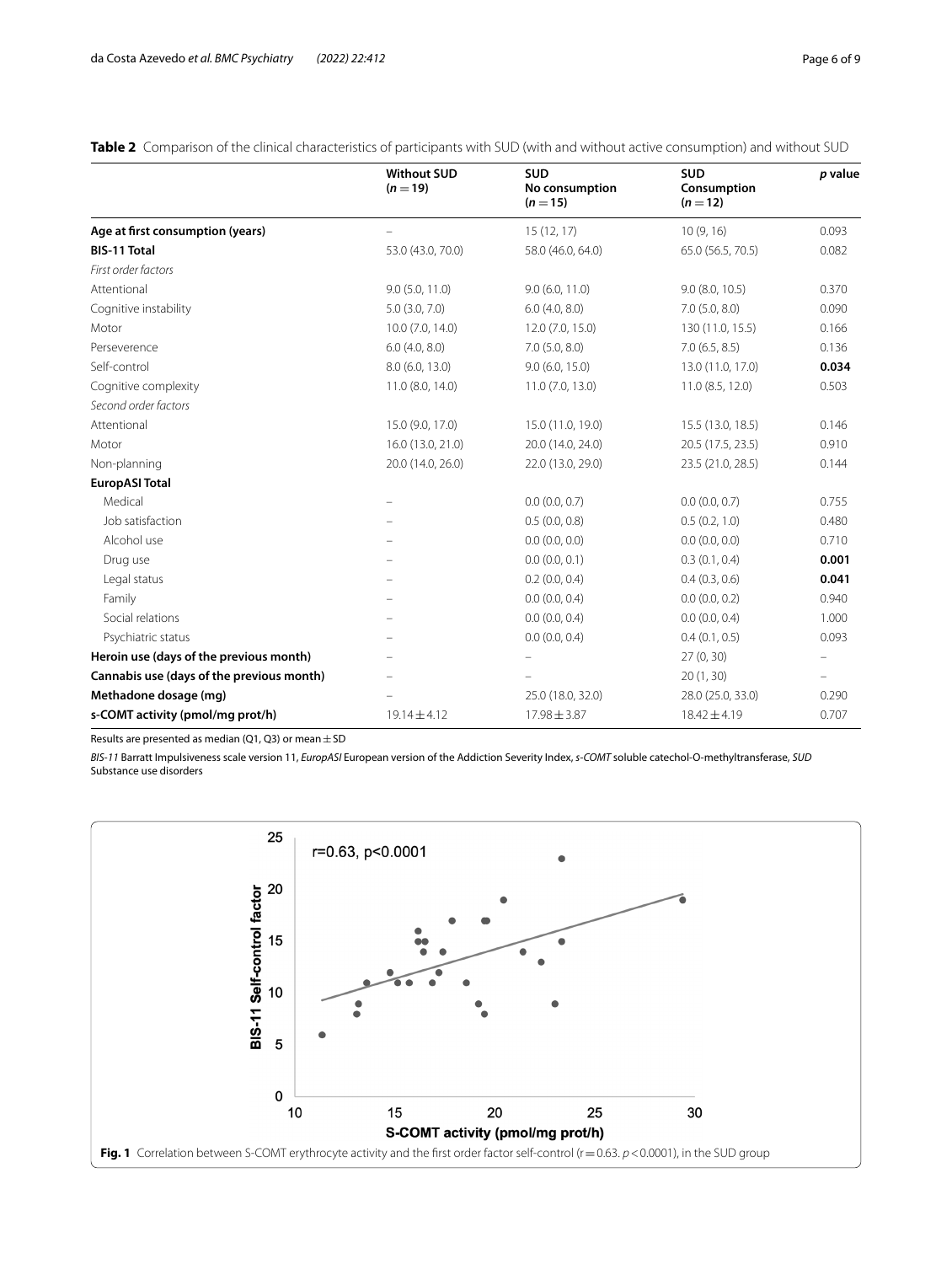

<span id="page-6-0"></span>evaluated the prevalence of premeditated and impulsive aggression in male ofenders with ASPD (and determined the impact of impulsivity, SUD, psychopathy on aggression type) [\[35\]](#page-8-25), and studied the association between s-COMT activity and premeditated aggression (submitted article).

In this study, we assessed s-COMT activity and impulsivity in male ofenders with SUD and found that, in these individuals, s-COMT activity is correlated with self-control (BIS-11 frst order factor) and non-planning (BIS-11second order factor).

The profile of our overall population is similar to those described in recent reports of male prisons in developed countries: most individuals are below 40years old, with low education level and moderate imprisonment length [[20\]](#page-8-10). In terms of psychiatric disorders, most individuals were incarcerated due to violent crimes, presented ASPD and SUD, in close agreement with other evaluations performed in European prisons [\[36](#page-8-26)]. Anxiety disorders and suicide attempts rates were higher than those described before in similar populations [\[37\]](#page-8-27). We belief that these aspects can be related not only to specifcities of the individuals, such as the mechanisms of dealing with the committed crime and with imprisonment, but also to the conditions of the prison in terms of facilities, medical and psychological care, and social dynamics. Regarding the prevalence of SUD, our results evidence the dimension of this problem in Portuguese prisons, with values up to 45% similar to those reported in other penal institutions worldwide [\[38](#page-8-28)].

The registered significant differences between the individuals with and without SUD regarding ASPD (Table [1](#page-4-0),  $p=0.038$ ) are in good agreement with literature regarding the prevalence of this disorder among substance addicts [\[39](#page-8-29)]. This trend has been extensively explored in the last decades and research has shown that ASPD is one of the most common psychiatric diagnoses among individuals with SUD [\[40](#page-8-30)].

The evidenced significant difference between the non SUD and SUD participants (with or without active consumption) regarding factor 3 of the PCL-R illustrates the impact of this aspect of psychopathy on externalizing behaviors as showed before by Patrick and co-workers [[41\]](#page-8-31).

Our results showed also a signifcant diference, between the three groups, in the BIS frst order factor self-control (Table [2,](#page-5-0)  $p=0.034$ ), which is not surprising considering the extensive evidence on this subject  $[42-44]$  $[42-44]$ . This trend is further reinforced by the calculated signifcant correlation between BIS-11 self-control factor and s-COMT activity in individuals with SUD (Fig. [1](#page-5-1)). In fact, COMT is a key factor in dopaminergic processes and, as such, this correlation is not surprising. Impulsive behaviours and self-control have been extensively studied through the measurement of s-COMT activity and the results evidence that enzyme levels correlate with levels of impulsivity  $[7, 9, 13]$  $[7, 9, 13]$  $[7, 9, 13]$  $[7, 9, 13]$  $[7, 9, 13]$  $[7, 9, 13]$  $[7, 9, 13]$ . This correlation has been confrmed by studies in which COMT inhibitors have proved to reduce impulsive addictive behaviors [\[45](#page-8-34)].

Our study showed also that s-COMT activity is correlated with the severity of the addiction measured by the EuropASI scale (Fig. [2\)](#page-6-0). Even though this association has never been reported before, it confrms the dopaminergic pathways of substance addiction  $[6, 13]$  $[6, 13]$  $[6, 13]$ . However, we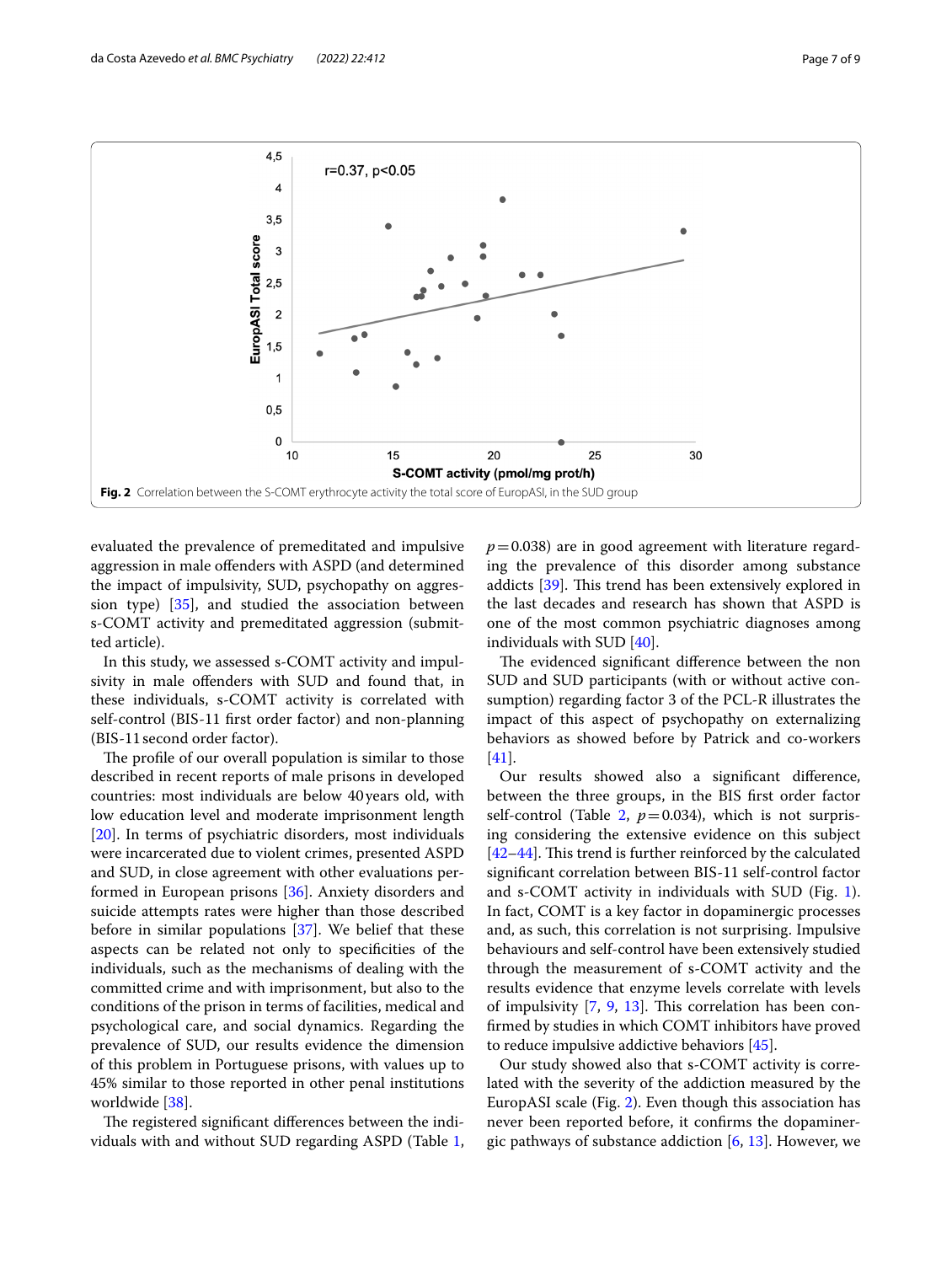could not fnd diferences in s-COMT activity or COMT polymorphisms in SUD and non-SUD patients (Table [2](#page-5-0)). In addition, active substance consumption did not show to afect COMT activity nor the severity of dependence (Table  $2$ ). These results seem to direct the attention to impulsivity as major determinant for SUD, as evidenced by the already mentioned diferences in the BIS-11 selfcontrol and non-planning factors (Table [2](#page-5-0)).

This study presents some limitations. First, this is a monocentric study including participants from only one penal institution. This kind of study tends to carry a higher probability of not fnding diferences between groups and can have type 2 errors. Second, our sample is small and thus our results shall be confrmed in a more expressive number of subjects. However, sample size shall be evaluated considering the particularities of this specifc population and the limitations regarding the contact with participants, consultations, and research approval. These facts alerted us for the need to create adequate conditions to perform research inside prisons.

In conclusion, our study evidenced, for the frst time, a correlation between the severity of substance dependence and s-COMT activity and highlighted the correlation between non-self-control and COMT activity, in individuals with SUD. This further opens new perspectives regarding the pharmacological intervention on SUD through the interference on the dopamine pathways catalysed by COMT. The replication of the study in nonprison settings could further extend the fndings to the general population.

#### **Abbreviations**

ASPD: Antisocial personality disorder; BIS-11: Barratt Impulsiveness scale version 11; COMT: Catechol-O-methyltransferase; EuropASI: European version of the Addiction Severity Index; MINI: Mini-International Neuropsychiatric Interview; PCL-R: Psychopathy Checklist-Revised; PFC: Prefrontal cortex; SUD: substance use disorders.

#### **Acknowledgements**

We would like to thank Letícia Malta, MD, and Nurse João Pinto for their collaboration in the acquisition of the data. We would like to thank the Portuguese General Directorate for Prison Services for authorising the research. The authors thank Paula Pinto, PharmD, PhD (PMA – Pharmaceutical Medicine Academy) for providing medical writing and editorial assistance.

#### **Authors' contributions**

All authors contributed to the study conception and design. Conceptualisation: Jacinto Azevedo, Maria Vieira-Coelho, Rui Coelho, Margarida Figueiredo-Braga. Data curation: Jacinto Azevedo. Formal analysis: Jacinto Azevedo. Investigation: Jacinto Azevedo, Maria Augusta Vieira-Coelho, Cláudia Carvalho, Maria Paula Serrão, Margarida Figueiredo-Braga. Methodology: Jacinto Azevedo, Maria Vieira-Coelho, Rui Coelho, Margarida Figueiredo-Braga. Project administration: Jacinto Azevedo, Margarida Figueiredo-Braga, Maria Augusta Vieira-Coelho. Resources: Jacinto Azevedo, Margarida Figueiredo-Braga, Maria Augusta Vieira-Coelho. Supervision: Maria Augusta Vieira-Coelho, Rui Coelho, Margarida Figueiredo-Braga. Validation: Maria Vieira-Coelho, Rui Coelho, Mar‑ garida Figueiredo- Braga. Writing – original draft: Jacinto Azevedo. Writing – review & editing: Jacinto Azevedo, Maria Vieira-Coelho, Rui Coelho, Margarida Figueiredo-Braga. All authors read and approved the fnal manuscript.

#### **Funding**

Neuroscience and Clinical Mental Health PhD Program – FMUP.

#### **Availability of data and materials**

Original datasets are available in a publicly accessible repository: The original contributions presented in the study are publicly available. This data can be found here: [https://datadryad.org/stash/share/YNn2Rt\\_Vawfk](https://datadryad.org/stash/share/YNn2Rt_VawfkndMH3NPkYc-YLytKZ3zDrF33S345RHg) [ndMH3NPkYc-YLytKZ3zDrF33S345RHg](https://datadryad.org/stash/share/YNn2Rt_VawfkndMH3NPkYc-YLytKZ3zDrF33S345RHg)

#### **Declarations**

#### **Ethics approval and consent to participate**

The research protocol was formally approved by an Ethics Committee from Centro Hospitalar e Universitário de São João (Document number 48.14) and by the hosting institution, the General Directorate for Probation and Prison Services.

In accordance with the Declaration of Helsinki, written, informed consent was obtained after explaining the procedures to each participant.

#### **Consent for publication**

Not applicable.

**Competing interests**

The authors declare that they have no confict of interest.

#### **Author details**

<sup>1</sup> Department of Neuroscience and Mental Health, Faculty of Medicine, University of Porto, Rua da Alegria 2083, 4200-027 Porto, Portugal. <sup>2</sup>i3S - Institute for Research and Innovation in Health, University of Porto, Rua da Alegria 2083, 4200-027 Porto, Portugal. <sup>3</sup> Department of Biomedicine-Therapeutics and Pharmacology Unit, Faculty of Medicine, University of Porto, Porto, Portugal. 4 Centro Hospitalar Universitário São João, Porto, Portugal.

## Received: 18 October 2021 Accepted: 18 April 2022

#### **References**

- <span id="page-7-0"></span>1. Moeller FG, Barratt ES, Dougherty DM, Schmitz JM, Swann AC. Psychiatric aspects of impulsivity. Am J Psychiatry. 2001;158:1783–93. [https://doi.org/](https://doi.org/10.1176/appi.ajp.158.11.1783) [10.1176/appi.ajp.158.11.1783](https://doi.org/10.1176/appi.ajp.158.11.1783).
- <span id="page-7-1"></span>2. de Wit H. Impulsivity as a determinant and consequence of drug use: a review of underlying processes. Addict Biol. 2009;14:22–31. [https://doi.](https://doi.org/10.1111/j.1369-1600.2008.00129.x) [org/10.1111/j.1369-1600.2008.00129.x.](https://doi.org/10.1111/j.1369-1600.2008.00129.x)
- <span id="page-7-2"></span>3. Kozak K, Lucatch AM, Lowe DJE, Balodis IM, MacKillop J, George TP. The neurobiology of impulsivity and substance use disorders: implications for treatment. Ann N Y Acad Sci. 2019;1451:71–91. [https://doi.org/10.1111/](https://doi.org/10.1111/nyas.13977) [nyas.13977.](https://doi.org/10.1111/nyas.13977)
- <span id="page-7-3"></span>4. Brewer JA, Potenza MN. The neurobiology and genetics of impulse control disorders: relationships to drug addictions. Biochem Pharmacol. 2008;75:63–75. [https://doi.org/10.1016/j.bcp.2007.06.043.](https://doi.org/10.1016/j.bcp.2007.06.043)
- <span id="page-7-4"></span>5. Goldstein RZ, Volkow ND. Drug addiction and its underlying neurobiological basis: neuroimaging evidence for the involvement of the frontal cortex. Am J Psychiatry. 2002;159:1642–52. [https://doi.org/10.1176/appi.](https://doi.org/10.1176/appi.ajp.159.10.1642) [ajp.159.10.1642.](https://doi.org/10.1176/appi.ajp.159.10.1642)
- <span id="page-7-5"></span>6. Volkow ND, Morales M. The brain on drugs: from reward to addiction. Cell. 2015;162:712–25. [https://doi.org/10.1016/j.cell.2015.07.046.](https://doi.org/10.1016/j.cell.2015.07.046)
- <span id="page-7-6"></span>7. Kayser AS, Allen DC, Navarro-Cebrian A, Mitchell JM, Fields HL. Dopamine, corticostriatal connectivity, and intertemporal choice. J Neurosci. 2012;32:9402–9.<https://doi.org/10.1523/JNEUROSCI.1180-12.2012>.
- <span id="page-7-7"></span>8. Blum K, Braverman ER, Holder JM, Lubar JF, Monastra VJ, Miller D, et al. The reward defciency syndrome: a biogenetic model for the diagnosis and treatment of impulsive, addictive and compulsive behaviors. J Psychoactive Drugs. 2000;32:1–112. [https://doi.org/10.1080/02791072.2000.10736](https://doi.org/10.1080/02791072.2000.10736099) [099.](https://doi.org/10.1080/02791072.2000.10736099)
- <span id="page-7-8"></span>9. Scheggia D, Sannino S, Scattoni ML, Papaleo F. COMT as a drug target for cognitive functions and dysfunctions. CNS Neurol Disord Drug Targets. 2012;11:209–21.<https://doi.org/10.2174/187152712800672481>.